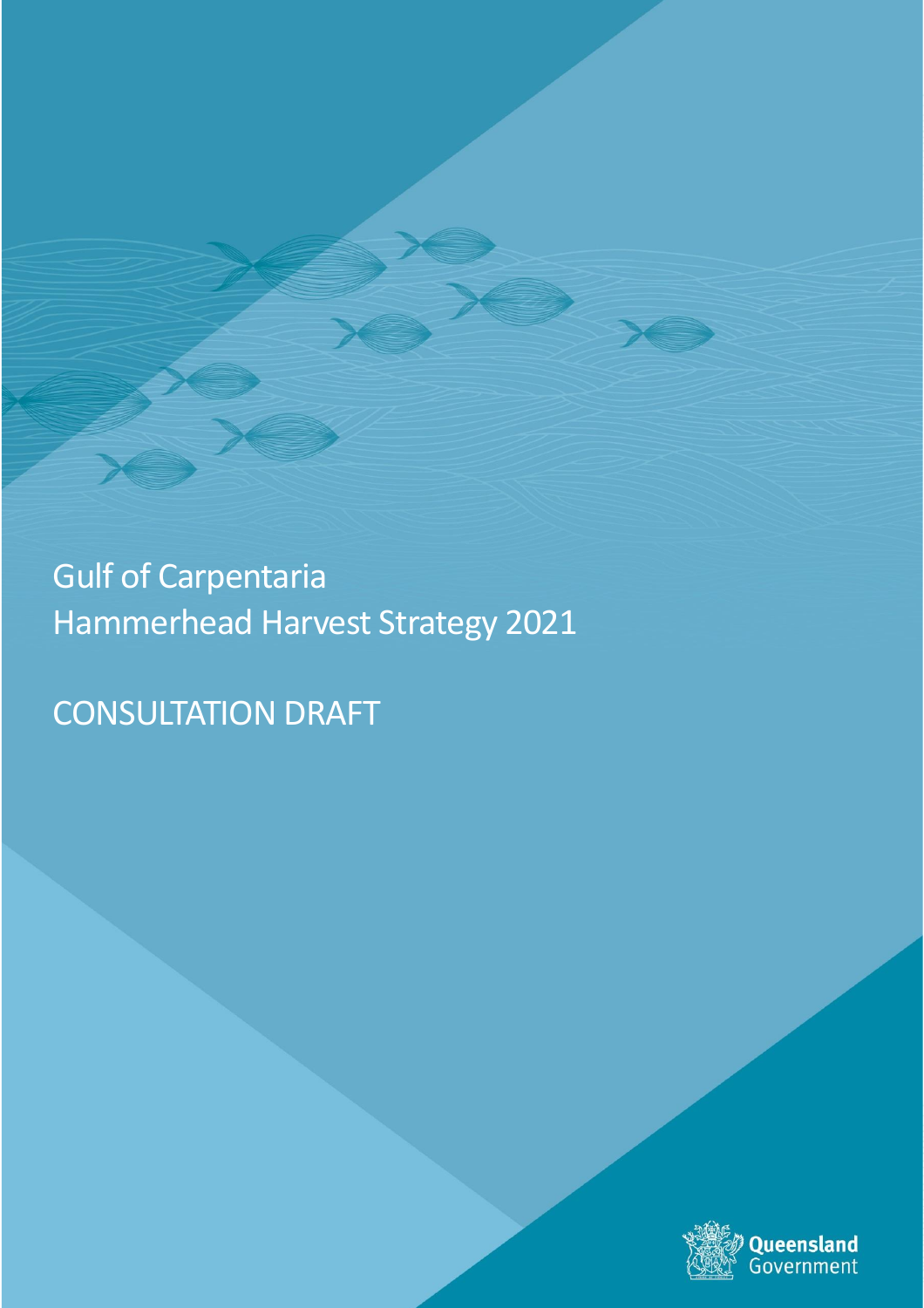| Business area owner | Management & Reform                                                                                                                                                  |
|---------------------|----------------------------------------------------------------------------------------------------------------------------------------------------------------------|
| Endorsed by         | Deputy Director-General (Fisheries & Forestry) in accordance with delegated<br>powers under Part 2, Division 1 (Harvest Strategies) of the <i>Fisheries Act 1994</i> |
| Approved by         | Minister responsible for fisheries in accordance with section 16 of the Fisheries Act<br>1994                                                                        |

#### **Revision history**

| Version no. | Approval date | Comments                                |
|-------------|---------------|-----------------------------------------|
| 0.01        | ? 2021        | Draft harvest strategy for consultation |
|             |               |                                         |

Enquiries and feedback regarding this document can be made as follows:

| Email:     | info@daf.gld.gov.au                                                            |
|------------|--------------------------------------------------------------------------------|
| Telephone: | 13 25 23 (Queensland callers only)                                             |
|            | (07) 3404 6999 (outside Queensland)                                            |
|            | Monday, Tuesday, Wednesday and Friday: 8 am to 5 pm, Thursday: 9 am to 5 pm    |
| Post:      | Department of Agriculture and Fisheries GPO Box 46 BRISBANE QLD 4001 AUSTRALIA |
| Website:   | daf.gld.gov.au                                                                 |

#### **Interpreter statement**



The Queensland Government is committed to providing accessible services to Queenslanders from all culturally and linguistically diverse backgrounds. If you need an interpreter to help you understand this document, call 13 25 23 or visit daf.qld.gov.au and search for 'interpreter'.

© State of Queensland, 2021

The Queensland Government supports and encourages the dissemination and exchange of its information. The copyright in this publication is licensed under a Creative Commons Attribution 4.0 International (CC BY 4.0) licence.

Under this licence you are free, without having to seek our permission, to use this publication in accordance with the licence terms.



You must keep intact the copyright notice and attribute the State of Queensland as the source of the publication.

Note: Some content in this publication may have different licence terms as indicated.

For more information on this licence, visit https://creativecommons.org/licenses/by/4.0/.

The information contained herein is subject to change without notice. The Queensland Government shall not be liable for technical or other errors or omissions contained herein. The reader/user accepts all risks and responsibility for losses, damages, costs and other consequences resulting directly or indirectly from using this information.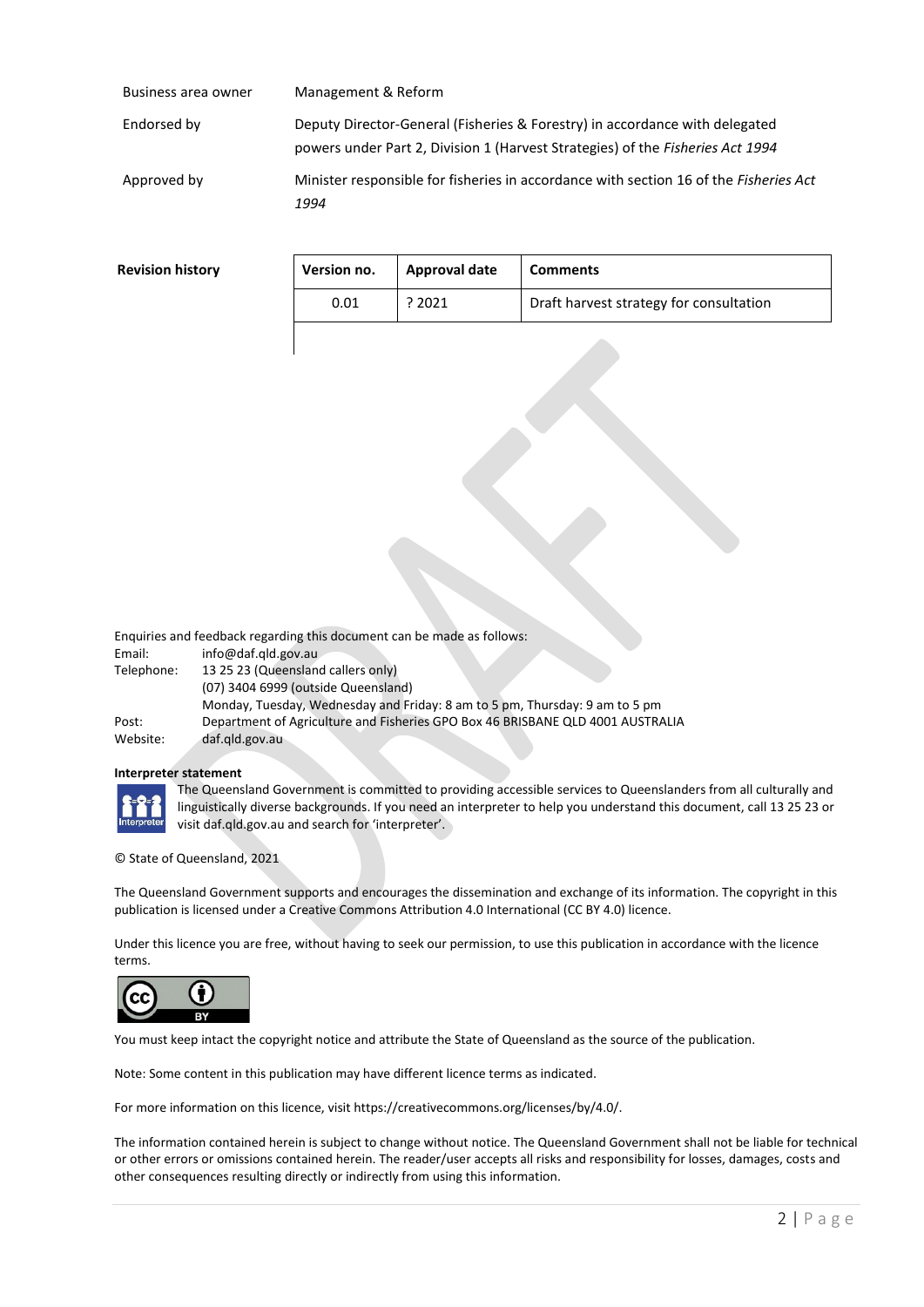# Contents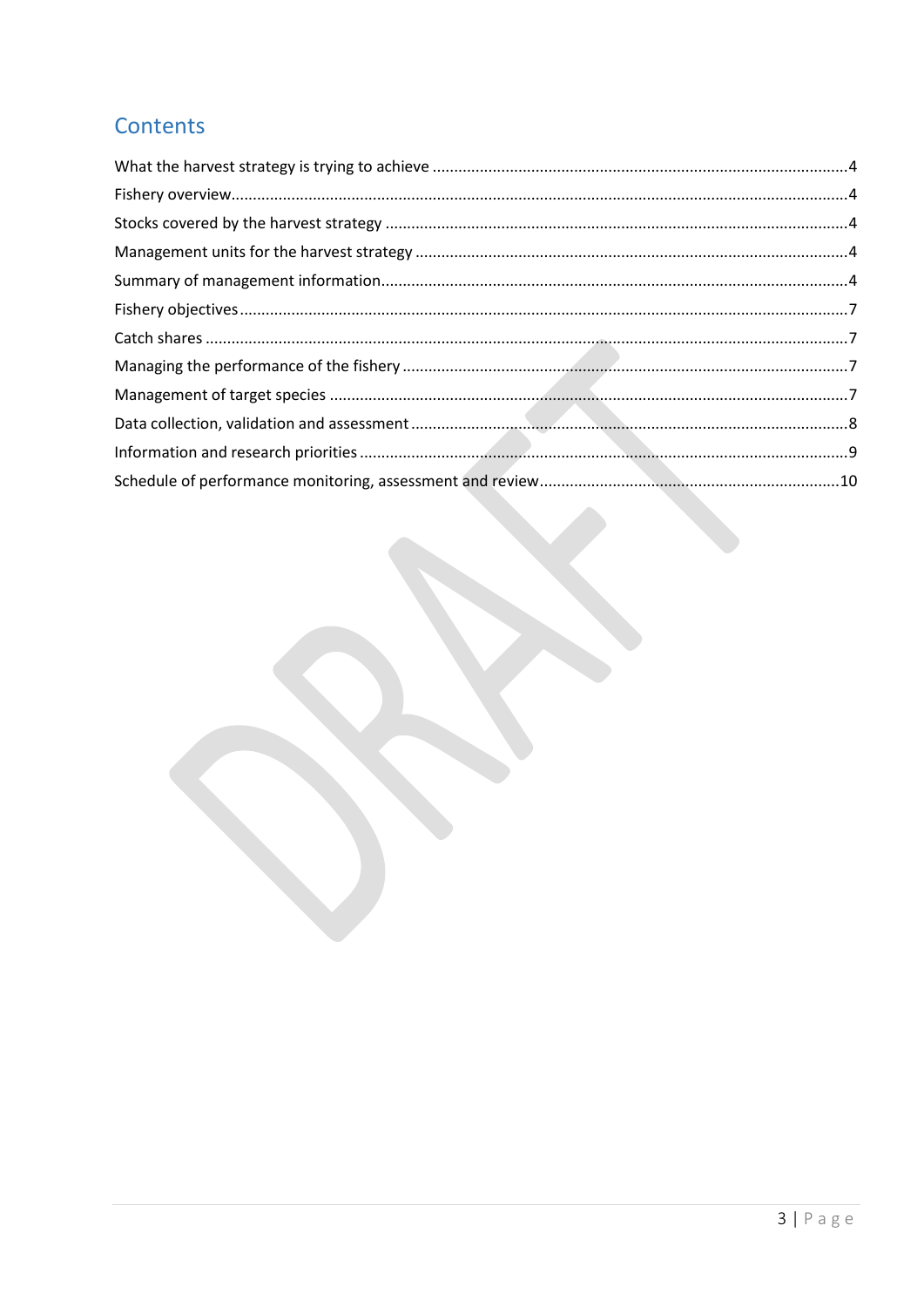### <span id="page-3-0"></span>What the harvest strategy is trying to achieve

This harvest strategy has been developed in consideration of the 2018 'Conservation Dependent' listing of scalloped hammerhead shark (*Sphyrna lewini*) and current reassessment of this listing by the Threatened Species Scientific Committee under the *Environment Protection and Biodiversity Conservation Act 1999*  (EPBC Act). This harvest strategy aims to provide additional management and assessment measures to ensure the sustainable management of hammerhead shark (*Sphyrna spp.*) in Queensland's Gulf of Carpentaria Inshore Fishery (GCIF) and Gulf of Carpentaria Line Fishery (GCLF).

The aim of this harvest strategy is to manage fishing mortality through setting of sustainable catch limits based on the best available scientific information to ensure the sustainable management of all hammerhead shark species, in particular the scalloped hammerhead shark.

#### <span id="page-3-1"></span>Fishery overview

The GCIF is a multi-species, net-only fishery that consists of all Queensland tidal waters west of longitude 142° 09' E (the northern tip of Cape York). Main species targeted in the fishery include barramundi, king and blue threadfin, shark (including hammerhead shark), estuary cod and grey mackerel. Shark and ray, including hammerhed shark, are predominantly targeted by commercial net fishers in offshore waters. Incidental catches are also taken in nearshore waters, rivers and creeks. Sharks and rays are considered susceptible to fishing pressure from this fishery due to slow growth rates and low levels of recruitment.

The GCLF is a small, line-only fishery that predominantly targets Spanish mackerel with the remainder of the catch consisting of various pelagic and demersal fin fish species. The fishery area includes all Queensland tidal waters in the Gulf of Carpentaria south of 10˚ 48' S. While sharks are able to be retained in this fishery, most are caught incidentally when targeting Spanish mackerel and typically comprise less than 3.5% of total catch.

Recreational and charter fishing occurs in both of these fisheries, with previous statewide recreational fishing surveys identifying mullet, javelin, barramundi, threadfins and tropical snappers as some of the more popular species. GCLF and GCIF species are also harvested by Aboriginal and Torres Strait Islander peoples, although this sector is anticipated to have comparatibely low levels of fishing effort.

Scalloped, great and smooth hammerhead sharks were added to Appendix II of the *Convention on International Trade of Endangered Species of Wild Fauna and Flora* (CITES) in 2014, recognising the need for ongoing management to support stock recovery. Further, scalloped hammerhead was listed as 'Conservation Dependent' under the EPBC Act in 2018 in recognition of global declines in scalloped hammerhead stocks and their vulnerable life history traits.

A fish species may be listed as Conservation Dependent if it is the 'focus of a plan of management that provides for management actions necessary to stop the decline of, and support the recovery of, the species so its chances of long-term survival in nature are maximised'.

### <span id="page-3-2"></span>Stocks covered by the harvest strategy

All hammerhead shark species (*Sphyrna* spp).

### <span id="page-3-3"></span>Management units for the harvest strategy

The management unit for this harvest strategy is the area of Queensland tidal waters in the Gulf of Carpentaria west of longitude 142° 09' E (the northern tip of Cape York).

### <span id="page-3-4"></span>Summary of management information

A summary of management arrangements for the GCIF and GCLF are set out in Table 1. Fishers may access copies of fisheries legislation at [legislation.qld.gov.au](http://legislation.qld.gov.au/) or visit [fisheries.qld.gov.au](http://www.fisheries.qld.gov.au/) for the latest information on fishing rules.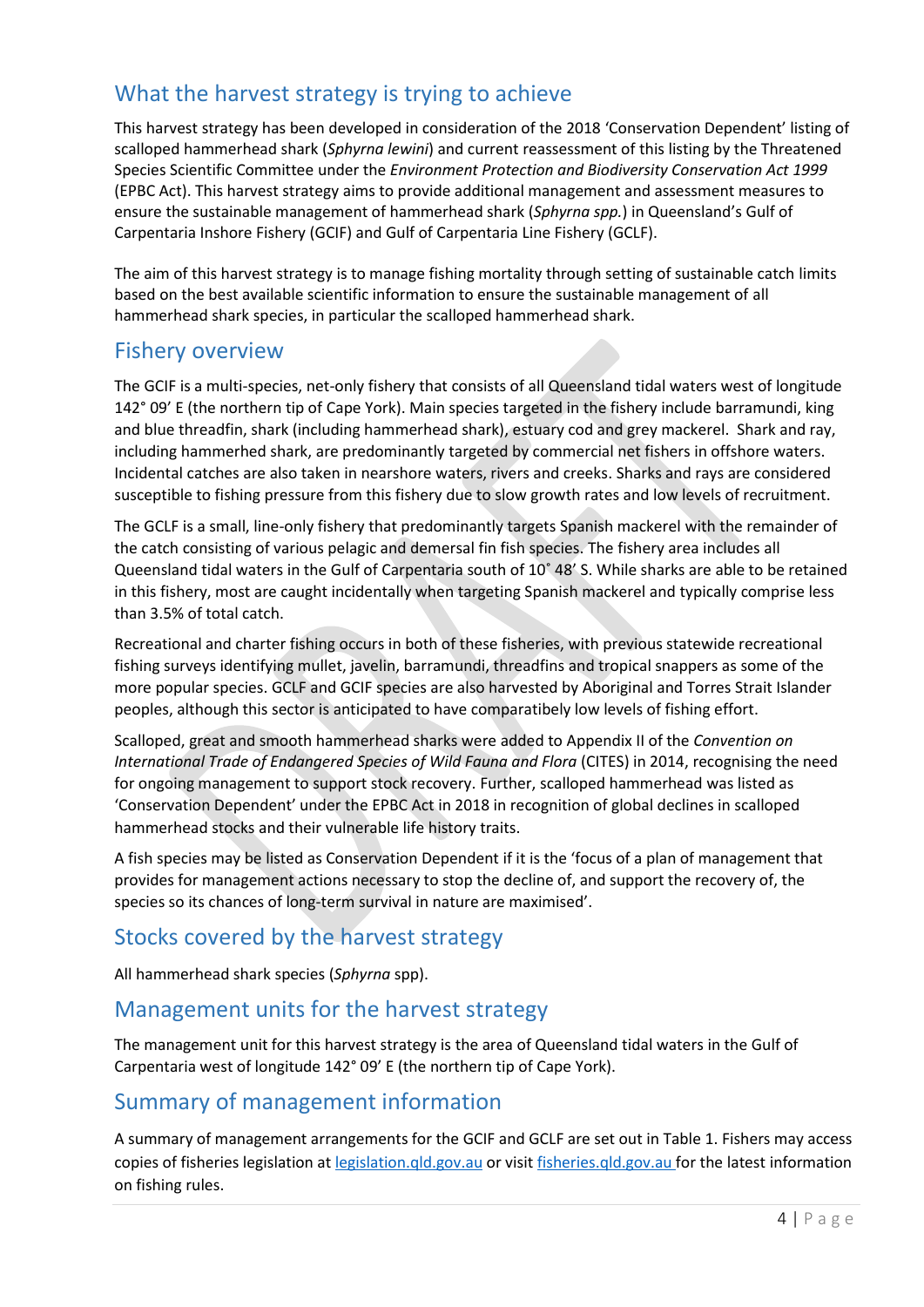### **Table 1: Summary of management arrangements for GCIF and GCLF.**

| <b>Feature</b>                              | <b>Details</b>                                                                                                                                                                                                                             |  |
|---------------------------------------------|--------------------------------------------------------------------------------------------------------------------------------------------------------------------------------------------------------------------------------------------|--|
| <b>Commercial access</b>                    | Primary commercial fishing licence with one or more of the following fishery<br>symbols: N3, N11, N12, N13, L4                                                                                                                             |  |
| <b>Relevant fisheries</b>                   | Fisheries Act 1994                                                                                                                                                                                                                         |  |
| legislation                                 | Fisheries (General) Regulation 2019                                                                                                                                                                                                        |  |
|                                             | Fisheries (Commercial Fisheries) Regulation 2019                                                                                                                                                                                           |  |
|                                             | <b>Fisheries Declaration 2019</b>                                                                                                                                                                                                          |  |
|                                             | Fisheries Quota Declaration 2019                                                                                                                                                                                                           |  |
| <b>Other relevant legislation</b>           | Environment Protection and Biodiversity Conservation Act 1999 (Cwlth)                                                                                                                                                                      |  |
|                                             | Nature Conservation Act 1992 and Nature Conservation (Animals)<br><b>Regulation 2020</b>                                                                                                                                                   |  |
| <b>Working group</b>                        | Gulf of Carpentaria inshore fishery working group.                                                                                                                                                                                         |  |
|                                             | Terms of reference and communiques are available at fisheries.gld.gov.au                                                                                                                                                                   |  |
| Gear                                        | The following apparatus are permitted for use:                                                                                                                                                                                             |  |
|                                             | commercial - set mesh gillnets, small mesh gillnets, cast nets, hook and<br>line apparatus                                                                                                                                                 |  |
|                                             | Refer to fisheries legislation for specific gear requirements and rules                                                                                                                                                                    |  |
| <b>Commercial</b><br><b>Main management</b> |                                                                                                                                                                                                                                            |  |
| methods                                     | One of the primary management measures used is to restrict access by<br>limiting the number of symbols that are available for use, as well as<br>restricting the number and types of nets that can be used under each of<br>those symbols. |  |
|                                             | Primary management method for hammerhead shark is a competitive Total<br>Allowable Commercial Catch (TACC) limit, otherwise known as a prescribed<br>commercial catch.                                                                     |  |
|                                             | Other management methods used include:                                                                                                                                                                                                     |  |
|                                             | Spatial and temporal closures                                                                                                                                                                                                              |  |
|                                             | <b>Vessel restrictions</b>                                                                                                                                                                                                                 |  |
|                                             | Gear restrictions                                                                                                                                                                                                                          |  |
| <b>Fishing year</b>                         | $1$ July $-$ 30 June                                                                                                                                                                                                                       |  |
| <b>Stock status</b>                         | Scalloped hammerhead shark is listed as 'Conservation Dependent' under<br>the EPBC Act.                                                                                                                                                    |  |
|                                             | Scalloped, great and smooth hammerhead sharks are listed on Appendix II<br>to the CITES. The listing came into effect on 14 September 2014.                                                                                                |  |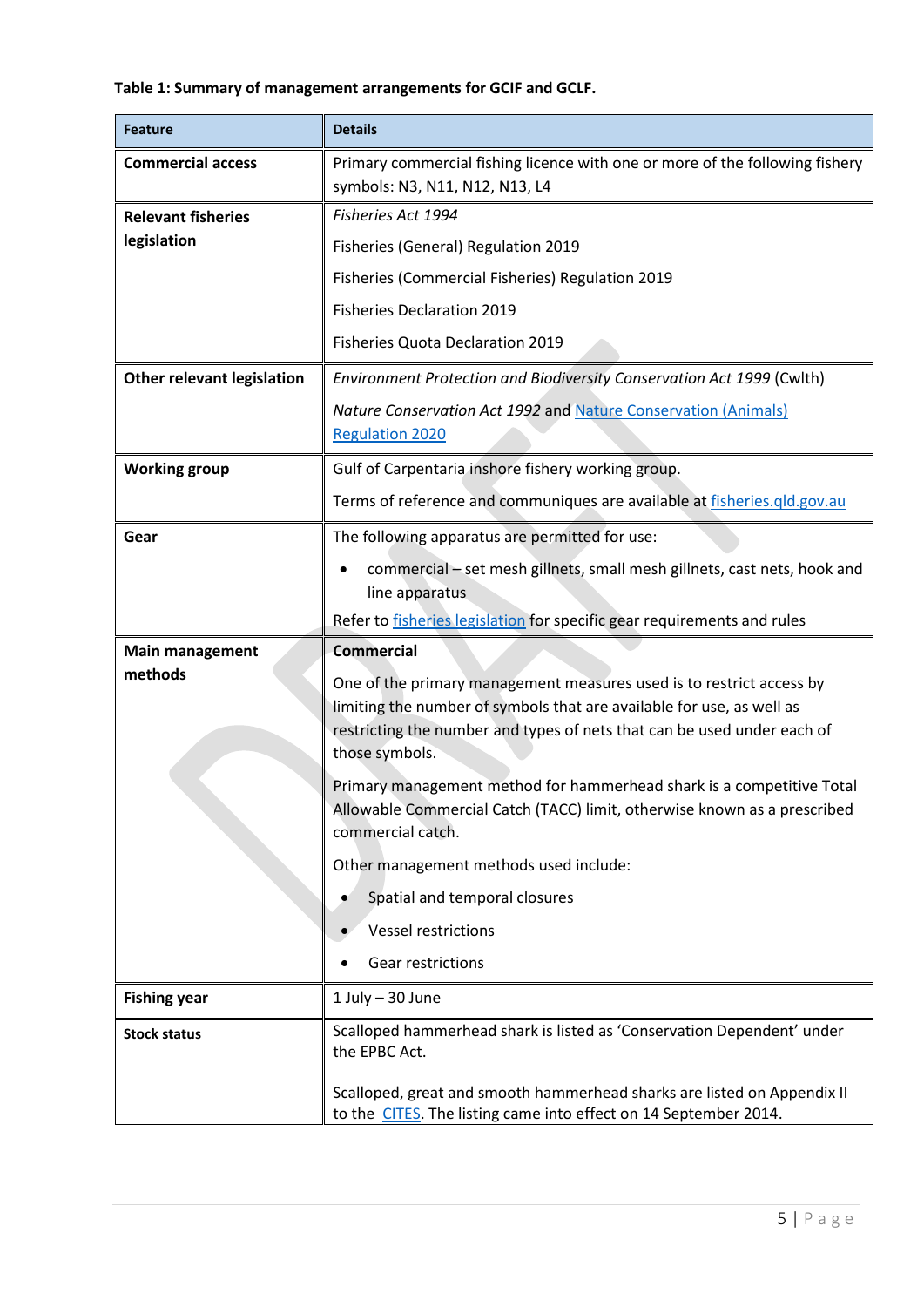| <b>Feature</b>                                             | <b>Details</b>                                                            |
|------------------------------------------------------------|---------------------------------------------------------------------------|
| <b>Accreditation under the</b>                             | Approved wildlife trade operation part 13 and 13A (expires 18 March 2022) |
| <b>Environment Protection</b><br>and Biodiversity Act 1999 | Visit environment.gov.au                                                  |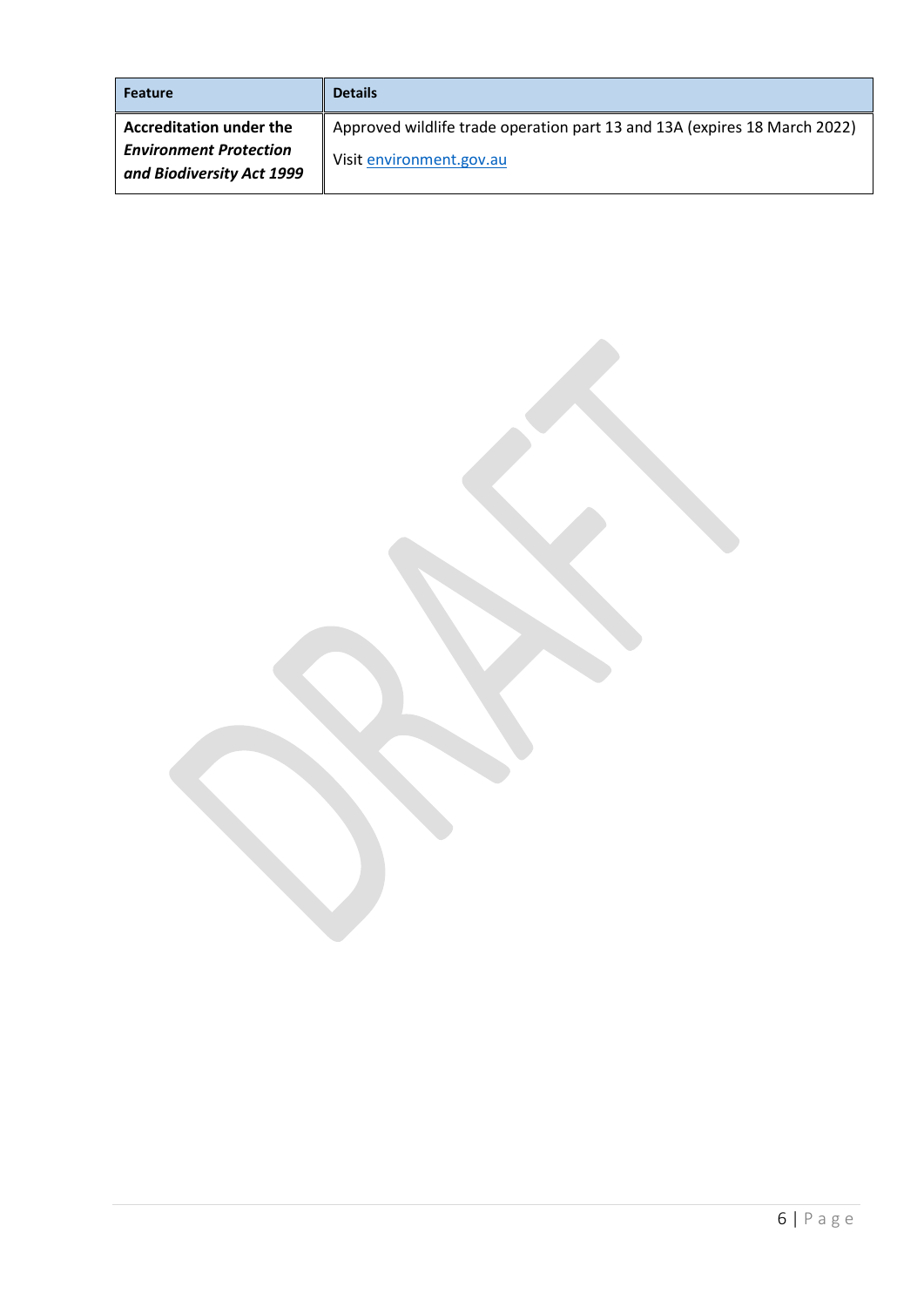## <span id="page-6-0"></span>Fishery objectives

The objective of the harvest strategy is to manage the take of all hammerhead shark species in the Gulf of Carpentaria at levels that will not be detrimental to the survival of the species in the wild.

### <span id="page-6-1"></span>Catch shares

Hammerhead shark are no take species for the recreational and charter sectors in Queensland.

Sharks, including hammerhead sharks, are significant as totemic symbols and as food resources to some Aboriginal and Torres Strait Islander Peoples. Hammerhead sharks are identified as a totem for many of the Torres Strait Island clans or families across the islands. Noting this however, traditional take by Aboriginal and Torres Strait Islander Peoples is estimated to be low.

As such, no formal catch shares are established under this harvest strategy.

# <span id="page-6-2"></span>Managing the performance of the fishery

The performance indicator for hammerhead shark in the GCIF and GCLF is that Queensland harvest levels for three hammerhead shark species do not exceed levels considered to be detrimental to the survival of the species.

A non-detriment finding assessment was undertaken by the Australian CITES Scientific Authority for the three CITES listed species of hammerhead in September 2014. The assessment found that Australian harvest and export levels for these hammerhead shark species would not be detrimental to the survival of the species provided harvest levels from Australian fisheries remained within the following limits:

- scalloped hammerhead shark (*Sphyrna lewini*) 200 tonnes per year
- great hammerhead shark (*Sphyrna mokarran*) 100 tonnes per year
- smooth hammerhead shark (*Sphyrna zygaena*) 70 tonnes per year.

In 2017 the Federal Department of the Environment undertook a review of the assessment, including an analysis of relevant available information on these species and decided that the precautionary harvest levels set in the 2014 non-detriment finding will remain in place until additional information becomes available.

### <span id="page-6-3"></span>Management of target species

Queensland currently sets a total annual catch limit of 150 t that applies to all hammerhead shark species, which is split into three TACCs across the East Coast Inshore Fishery, GCIF and GCLF. This total annual catch limit is consistent with Queensland's share of harvest levels set in the 2014 non-detriment finding for scalloped hammerhead.

A TACC of 50 t for all hammerhead shark species has been set for the QLD component of the Gulf of Carpentaria. Management triggers are in place for when 75 per cent of the TACC (37.5 t) has been caught to restrict the number of hammerhead shark that commercial fishers can take on a trip to slow mortality of the species.

If 100 per cent of the TACC has been caught in the Gulf of Carpentaria, hammerhead shark becomes a no take species to commercial fishers.

#### **1.0 Decision rules for hammerhead shark**

The decision rules provide guidance to set the TACC for hammerhead shark in the Gulf of Carpentaria.

\_\_\_\_\_\_\_\_\_\_\_\_\_\_\_\_\_\_\_\_\_\_\_\_\_\_\_\_\_\_\_\_\_\_\_\_\_\_\_\_\_\_\_\_\_\_\_\_\_\_\_\_\_\_\_\_\_\_\_\_\_\_\_\_\_\_\_\_\_\_\_\_\_\_\_\_\_\_\_\_\_\_\_\_\_\_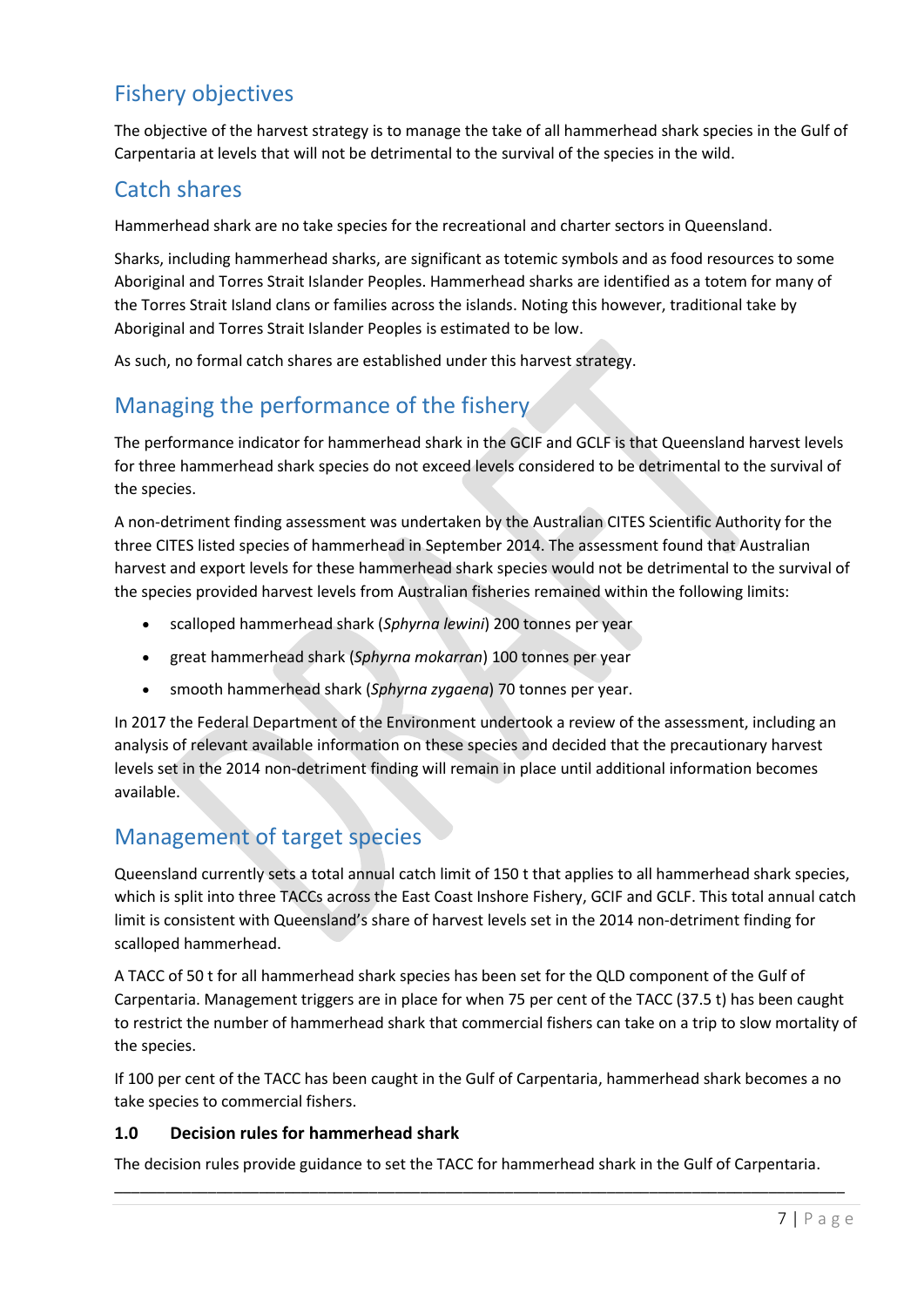- 1.1 Set the hammerhead shark TACC in line with Queensland's share of the most recent non-detriment finding harvest level for scalloped hammerhead.
- 1.2 If any new information becomes available indicating that the non-detriment finding assessment and TACC-setting arrangements are not consistent with the sustainable management of the fishery, decision rules must be reviewed and, if appropriate, the TACCs should be adjusted.

\_\_\_\_\_\_\_\_\_\_\_\_\_\_\_\_\_\_\_\_\_\_\_\_\_\_\_\_\_\_\_\_\_\_\_\_\_\_\_\_\_\_\_\_\_\_\_\_\_\_\_\_\_\_\_\_\_\_\_\_\_\_\_\_\_\_\_\_\_\_\_\_\_\_\_\_\_\_\_\_\_\_\_\_\_\_

#### <span id="page-7-0"></span>Data collection, validation and assessment

#### **Fishery-dependent information**

Commercial catch and effort data are obtained from compulsory logbook returns and real-time landing reports. Catch and effort data is used to determine the standardised commercial catch rate for key species. Commercial catch rates are standardised according to gear, season and location along with a range of other potential influencing variables. GCIF and GCLF logbooks can be found at [business.qld.gov.au.](http://www.business.qld.gov.au/industries/farms-fishing-forestry/fisheries/monitoring-reporting/requirements/logbooks)

Fishers are also required to report any interactions with protected species in a mandatory threatened, endangered and protected animal logbook.

Monitoring of non-retained catch will be progressed through a combination of self-reporting and independent monitoring.

#### **Fishery-dependent data (independent validation)**

All commercial fishing vessels are required to have vessel tracking systems installed and active on their vessels. Vessel tracking data is used to verify effort information reported in commercial fishing logbooks. As hammerhead shark is managed under competitive quota, compulsory quota unload reports provide an accurate record of the catch. Queensland Boating and Fisheries Patrol undertake routine and intelligencebased at-sea and landing (unload) inspections to check compliance and validate reported information.

Surveys of recreational fishers at boat ramps and the statewide recreational fishing and keen angler logbook program data help provide important information on recreational harvest.

Fisheries Queensland conducts biological monitoring on a range of important species. Sampling focuses on collecting length, sex and age data. Collecting this information from commercial catches, as well as similar information from the recreational sector, helps Fisheries Queensland develop a clear picture of the whole fishery for each species.

Fisheries Queensland undertakes additional research into the catch of shark in Queensland's net fisheries to understand how sharks interact with fisheries and their capture as key target, byproduct and bycatch species. This work will estimate species assemblages, fate and abundance of sharks and aims to reconstruct shark catch; map the spatial and temporal distribution of shark catch; and refine species assemblages and model parameters for shark stock assessments.

#### **Scientific assessment of hammerhead stocks**

The most recent stock assessment (Saunders et.al unpublished) suggested that there was limited evidence to indicate that scalloped hammerhead stocks are significantly depleted within Australia. For both the northern and eastern stocks there were no simulations where the 2019 biomass was below the limit reference point (20% of unfished levels).

For the northern stock most of the simulations (0.97) fell between the target and trigger reference points (40-60% of unfished levels) while most of the simulations (0.79) were above the target reference point of 60% for the eastern stock. These levels of depletion are lower than has been previously reported for this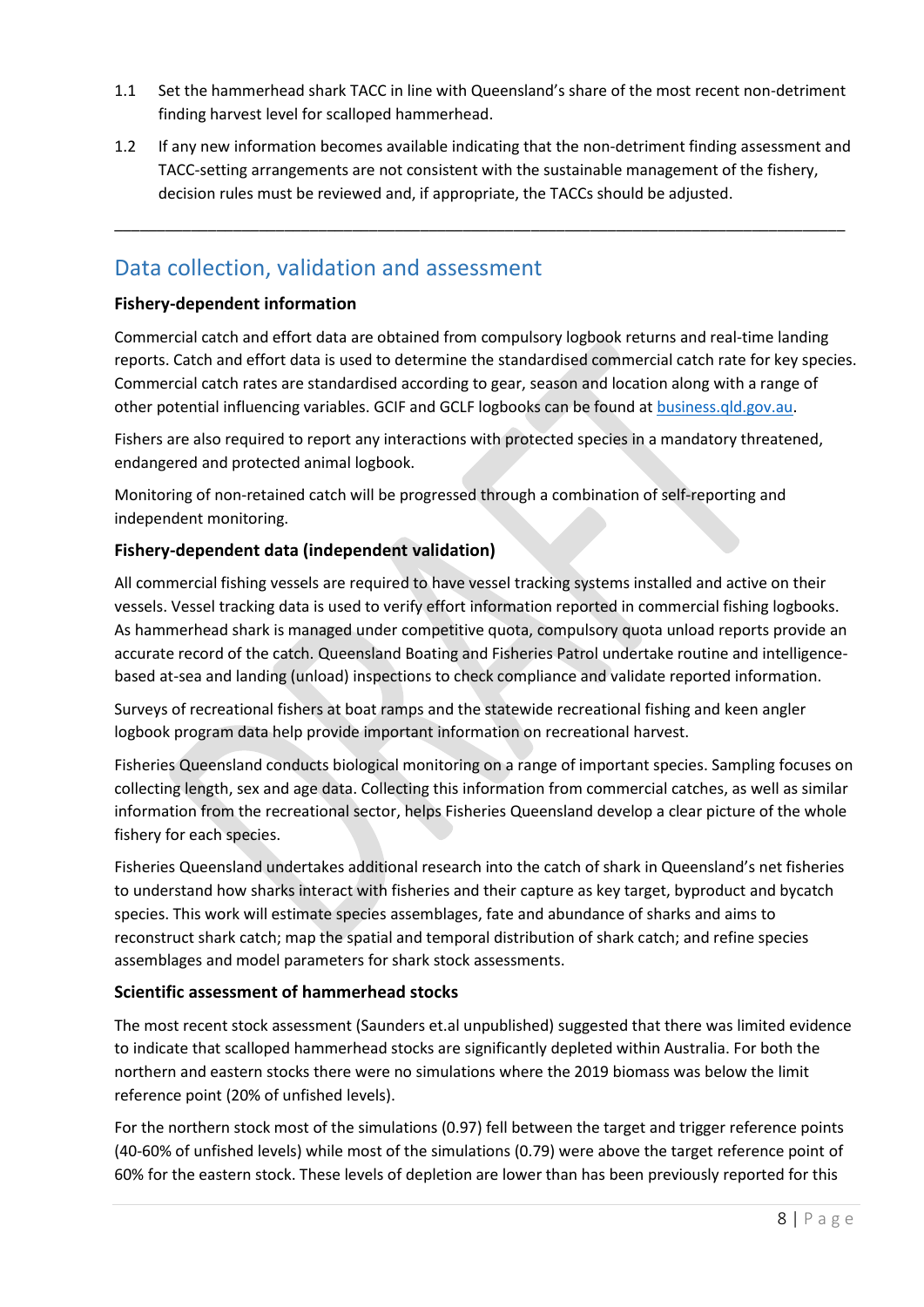species and are likely caused by the fact that neither of these stocks had high catches that were sustained for extended periods and/or have experienced significant recovery periods, where relatively low harvests have occurred.

The Maximum Sustainable Yield (MSY) was also estimated from the assessments for the northern (310 t) and eastern (160 t) stocks. Given that the current national Total Allowable Catch (TAC, 200 t) for scalloped hammerhead is well below these estimates, the current TAC is likely to be below the levels required to cause stock declines. However, these results must be interpreted in the context of the data limited approaches used. The analyses undertaken rely on accurately reported catch and an abundance time series that aligns with the biomass of scalloped hammerhead.

Catches and discards have been poorly reported for this species, so all potential sources of harvest had to be reconstructed and abundance time series had to be generated from fisheries where scalloped hammerhead is not the target species. Consequently, there is a degree of uncertainty in the results that are presented.

Sensitivities in the assessments for the most uncertain catch time series were evaluated for each stock as well as an investigation of the likelihood that scalloped hammerhead are significantly depleted as has been reported in previous studies. Despite these uncertainties, there is no evidence from the available data and/or modelling results that indicate a substantial level of stock depletion, with current biomass estimates for all stocks assessed as being above 'overfished' reference points. Additionally, neither Australian stock was estimated to be below EPBC listing criteria of having undergone a 30-50% decline from pristine levels.

To refine estimates of the depletion levels of scalloped hammerhead, there needs to be a significant scientific program undertaken to better understand the links between Australian stocks and adjacent international stocks, collect stock specific biological and abundance data, and improve reporting of catch and discard data for all fisheries that interact with this species. Additionally, Australian populations of scalloped hammerhead require appropriate management frameworks and harvest strategies that recognise the biomass levels identified in this study and which have appropriate controls that ensure future harvests of this species do not cause stocks to become overfished.

### <span id="page-8-0"></span>Information and research priorities

Key information and research priorities have been identified in Table 2 to help meet the objectives of this harvest strategy. These will be updated as required.

| <b>Species</b>       | <b>Need</b>                                                                                                                                                                                                                           | <b>Priority</b> |
|----------------------|---------------------------------------------------------------------------------------------------------------------------------------------------------------------------------------------------------------------------------------|-----------------|
| Scalloped hammerhead | Stock structure and biology research                                                                                                                                                                                                  | High            |
|                      | Estimates of overall fishery discard rates<br>$\bullet$<br>and post-release mortality                                                                                                                                                 | High            |
|                      | Independent data collection and validation<br>$\bullet$<br>in fisheries that interact with hammerhead                                                                                                                                 | High            |
|                      | Investigate alternative indices of abundance<br>$\bullet$<br>(incl. fishery dependent and independent<br>sources) such as close kin mark recapture,<br>baited remote underwater video or<br>standardised surveys using multiple gears | Medium          |

#### **Table 2: Information and research priorities for the GCIF and GCLF**